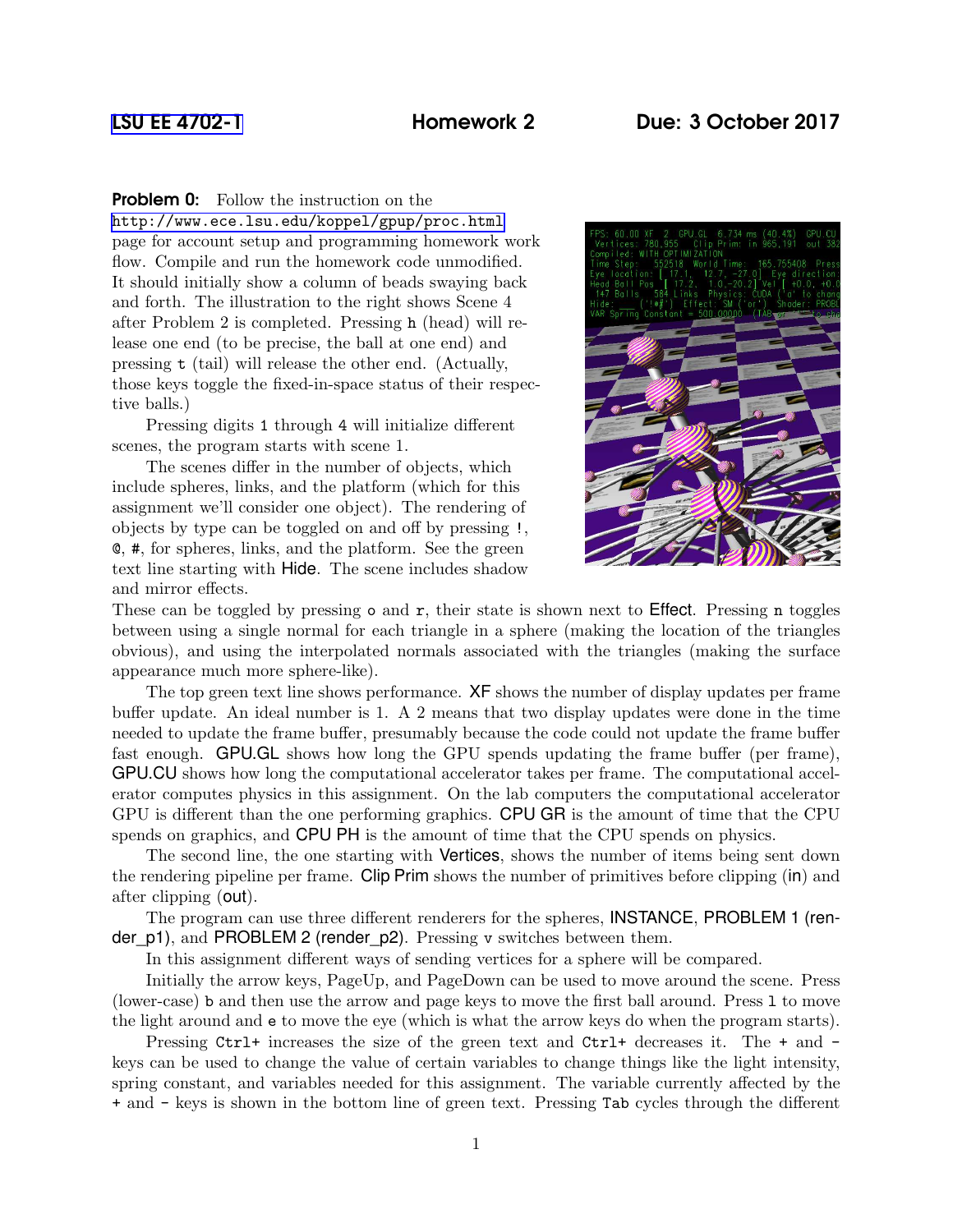variables. Those who want to increase the spring constant to the point that the scene explodes may be disappointed to learn that there is a protection mechanism that increases the mass of balls when the spring constant is high enough to make the system go unstable, such balls turn red.

Look at the comments in the file  $hw02$ .cc for documentation on other keys.

**Problem 1:** The code in render p1 contains code adapted from the demo-7-vtx-arrays.cc classroom demonstration for computing sphere coordinates and putting it in a buffer object. That code is followed by a loop that finds information about each ball to render. Unmodified, render\_p1 will render a single ball at the origin. Modify render\_p1 so that it efficiently renders each ball at the appropriate location and orientation and with the appropriate color, and does so using the prepared coordinates in the buffer object.

Assume that the number of balls to render can be large, and so try to avoid doing things multiple times that only need to be done once.

- Remember to set the color.
- Use the radius, position (center), and orientation (rot) appropriately.

**Problem 2:** The code in render p2 is similar to the code in render p1 except that the buffer object is initialized with just a single triangle. Modify the code so that the buffer object holds the coordinates of a spiral slice of a sphere and use these slices to render an entire sphere with every other slice colored purple. Individual spiral slices are illustrated below to the left. (The spiral starts with a visible triangle rather than a smooth curve because it is constructed from triangles and the first triangle is relatively large.) The screenshot to the right shows sphere rendered using these slices (though with slightly different parameters so the individual spirals to the left aren't exactly the same shape as the ones to the right).





The shape of a spiral slice is defined as follows. Let

$$
P(\Delta_{\theta}, t) = \begin{bmatrix} \sin(\eta(t)) \cos(\theta(t) + \Delta_{\theta}) \\ \cos(\eta(t)) \\ \sin(\eta(t)) \sin(\theta(t) + \Delta_{\theta}) \end{bmatrix},
$$